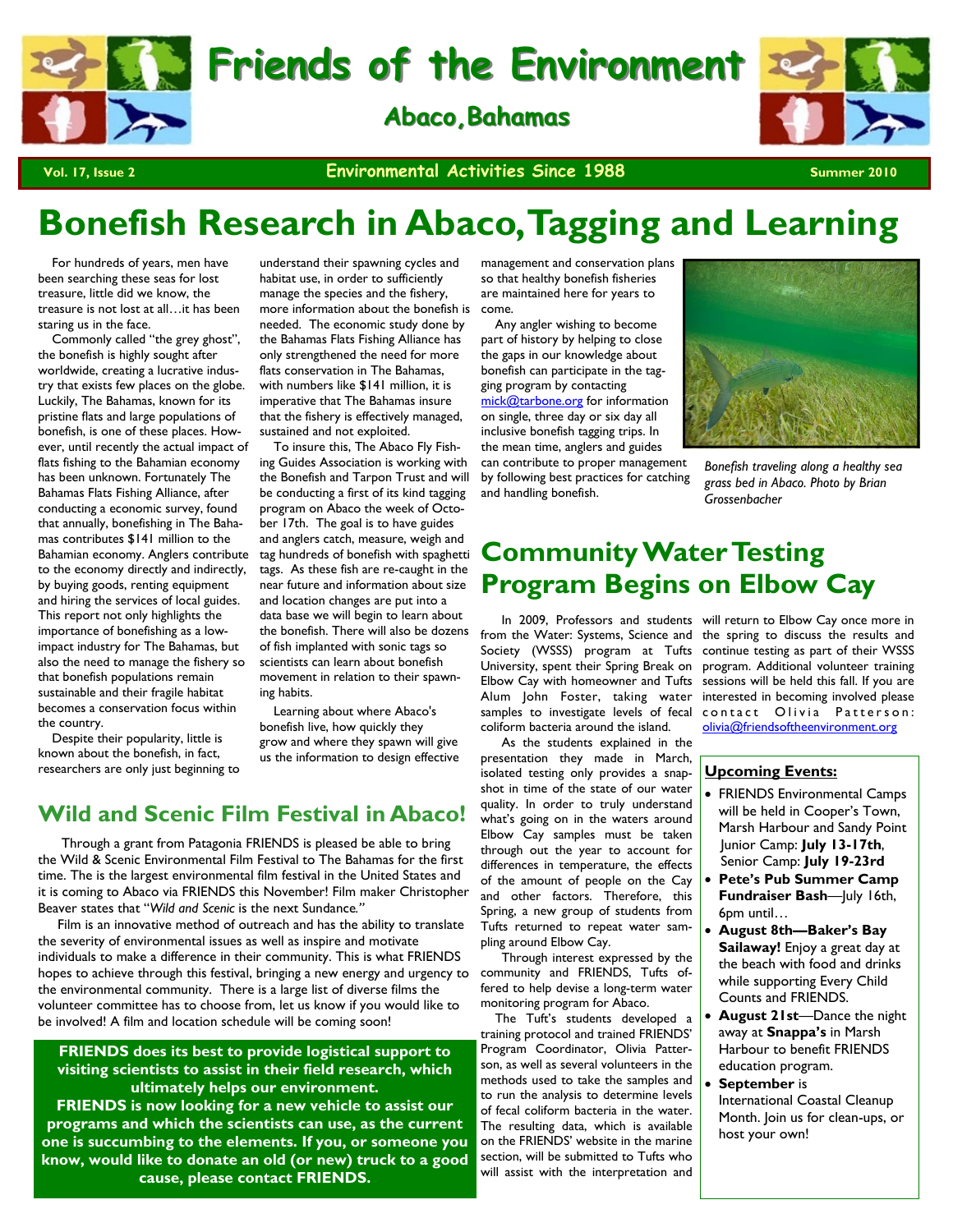# **President's Message**

 Summer is here, and FRIENDS of the Environment continues to work through the summer heat to preserve Abaco's unique environment in so many ways! Staff and volunteers are busy putting the final touches on summer camp preparations. This month, camps will be held in Marsh Harbour, Cooper's Town and Sandy Point - all free for our local children! FRIENDS' education officer d'Shan Maycock continues to spread the message of "Size Matters," and her posters, buttons, bumper stickers, tape measures and



pens are popping up all over the island! The support from local fishermen, industry leaders and the government officials gives us high hopes that together we may be able to conserve the economically important Bahamian crawfish population.

 Our recent successes include the launching of a locally produced movie, "The Lionfish Invasion" and the hosting of our very own lionfish derby, the first in Central Abaco. Earth Day was a huge success, highlighted by a visit from Miss Earth Bahamas. It also gave FRIENDS the opportunity to launch the Size Matters Pride Campaign in the schools. Our new mascot "Spike" has visited many of the local schools and the campaign song written by d'Shan and performed by local Bahamian artist Geno D has just been released on CD!

 Like many of you, FRIENDS is also keeping a watchful eye on the movement of oil from the tragic accident in the Gulf of Mexico. Volunteers are being enlisted locally, and baseline data is already being collected in the Cay Sal and Bimini areas. We pray this tragedy doesn't reach our shores, but are cognizant that we must prepare in the event that it does.

 As always, we are thankful for the support of all of our members. We understand that Abaco still has not recovered fully from the worldwide recession, and it is only because of your dedication, financial support and volunteer efforts that we are able to continue educating Abaconians and visitors alike about the fragile Abaconian environment. It is the small things we each do in our daily lives, and the big things we do together that will ensure Abaco remains a fantastic island for all.

Jim Richard

# **FRIENDS thanks FRIENDS**

#### **Cruiser's Net Announcements:** Pattie Toler

**Earth Day Science Fair:** New Vision Ministries, Colina, The Ministry of Tourism, Loggerhead Productions, Sky Bahamas, Abaco Beach Resort, The Bahamas National Trust, Airgate Aviation, Our judges, and Miss Earth Bahamas—Krystle Brown.

**Recycling:** Every Child Counts, Oasis Services,

**Internal Affairs:** David Price, Attorney at Law

**Lionfish Derby:** Marsh Harbour Marina & Jib Room, Sawyers Soft Drinks, Jake Allgeier, Christina Acevedo, Lauren Yeager, Lindsey Borsz, The National Science Foundation, The Department of Marine Resources, Bobbie Lindsay, Standard Hardware

**Moorings Maintenance**: Mark Gonsalves, Tim Higgs, Froggies Out Island Adventure, Dive Guana, Baker's Bay Golf and Ocean Club, Bahamas National Trust

**Size Matters Pride Campaign:** Geno D, Colorado State University, The Nature Conservancy, Sean Heystek, Carl Archer, Elaine Martinborough, Marsh Harbour Importers and Exporters, JA Pinder, North Abaco Fishing Cooperative, The Bahamas Marine Exporters Association

**Coral Transplanting Workshop:** Disney's Animal Programs and Environmental Initiatives

**Discovery Club** Joy Chaplin, Alana Carroll

Please check FRIENDS' website to see those **BUSINESS DONORS** who have so generously given their support this year.

**Friends of the Environment is pleased to announce that it has qualified for its own 501(c)3. That means gifts to FRIENDS are tax deductible in the United States.** 

# **Pride Campaign Update**

The Size Matters Pride Campaign the is having huge conservation implica-government, industions for the crawfishing industry throughout The Bahamas.

 The Bahamas is one of the top national NGO's to four producers of crawfish in the implement some of world, having exported approximately the necessary steps five million pounds of crawfish in 2008. to gain this interna-However, as the global community tional certification. To date FRIENDS sustainable fisheries around the world, south, central and north Abaco, makquirements state that a country must sustain this very important species. become certified for each species that is exports internationally. As it stands, local fishermen the campaign has been The Bahamas must become certified in reaching out to the younger generaorder to export lobster or we will lose tions, visiting schools throughout the

 When FRIENDS designed the Pride extremely proud to see the difference campaign we were unaware of this we are making in sustaining the crawnational and international initiative. fish industry as well as the lives of the However, we are now working with local fishermen in Abaco.

Bahamian leaders and national and inter-



shifts it's emphasis towards establishing has held meetings with fishermen in a international certification called the ing them aware of what is happening in Marine Stewardship Council (MSC) has their industry and what will now be been established and certification re-required of them as fishermen to help

our place in the international market. mainland and cays. FRIENDS is In addition to working with the

## **Abaco's Blue Holes Park Proposal Moves Closer to Submission**

 The Abaco Blue Holes Park Proposal has been on the road. Thus far community meetings have been held in Cherokee (twice), Casuarina, Sandy Point (twice), Marsh Harbour, Treasure Cay and Nassau. An additional community meeting is planned for Crossing Rocks.

 Written by expert cave diver Brian Kakuk, the proposal seeks to protect an area in south Abaco where a number of blue holes, including Dan's Cave, Ralph's Cave, Nancy's Cave, and Sawmill Sink are located. These blue holes are part of an underground network that became famous when bones of animals that no longer exist in Abaco - crocodiles, tortoises and several types of birds - were recovered from their depths. National Geographic recently made a visit and will feature Abaco's blue holes in the August edition of their magazine.

 FRIENDS, The Bahamas Cave Foundation and Antiquities Monuments and Museum Corporation, hope to submit the Park Proposal to The Bahamas National Trust this summer. The BNT will then review the proposal before they submit it to Government. Thus far the proposal has not been met with any opposition. One gentleman, who was born in Sandy Point and has lived there for 62 years said, "There is no benefit to destroying it (the blue hole area). I don't see why the community would oppose it. Abaco has so much land to use and back there is mangroves and should be protected anyway!"

# **Central Abaco Lionfish Derby Results**

Thank you to all who participated in and supported the Marsh Harbour Lionfish Derby. It was a great success towards the goal of reducing the number of lionfish in the Sea of Abaco! Nine boats participated and 685 lionfish were caught.

# **Winners:**

*Most Lionfish Caught:* 

**1st Place**- Sea Tiger (Jody Albury, Amos Weatherford, Tim Blakely) with 206 fish

**2nd Place**-Yellow Bird (Keith Stratton, Garrett Russell, Gavin Russell) with 196 fish,

**3rd Place**—Dundas Town (Barry, Mark and Owen) with 95 fish.



*Contenders for the smallest lionfish category.* 

*Largest Lionfish* at 11.5 inches was caught by Yellow Bird, and the *Smallest Lionfish* at 2 inches was caught by Explorer (Justin Higgs, Mark Mclean, Chris Gorman, Bill Butler).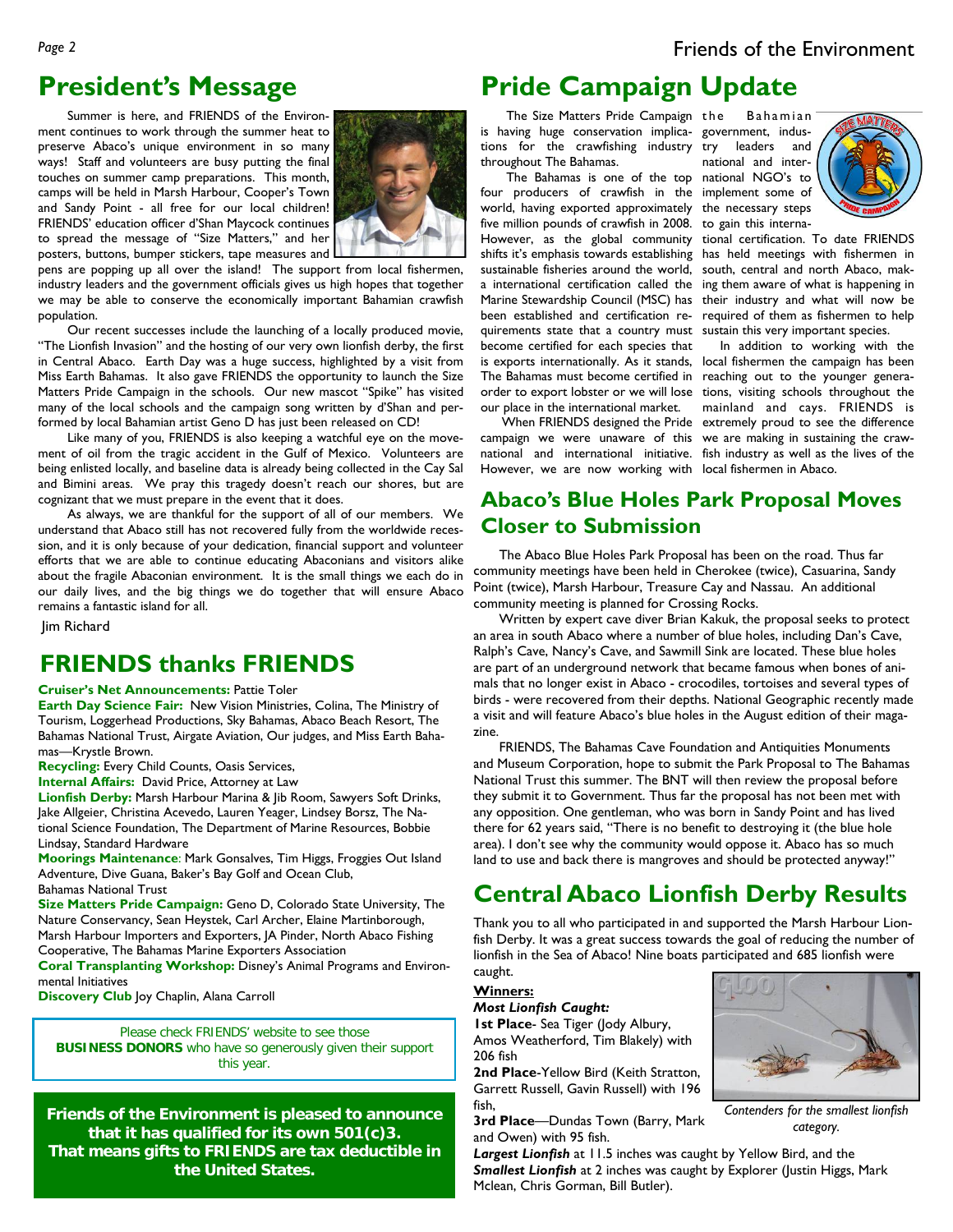# Friends of the Environment *Page 3*



# What's New with the Education Program?

It's been a busy Spring for the Education program! Our Education Officer, d'Shan Maycock, has been traveling all over Abaco to spread the message of our spiny lobster pride campaign, Earth Day saw an attendance of over 400 students and teachers, Discovery Clubbers earned Weather and Endangered Species badges and the students of Cyber Learning Center and Forest Heights Academy learned to transplant corals from scientists working with the Disney Wildlife Program!



Central Abaco Primary had a very elaborate Earth Day project. The students even sang a song!



Guest Speaker, Miss Earth Bahamas, with students of Central Abaco Primary.



Cyber Learning Center's project discussed ideas for a sustainable trap. At left is Carl Archer Jr., one of FRIENDS' Junior Board members.

Spike, our pride campaign mascot visited Moore's Island All Age School, along with FRIENDS and representatives from Rare.

**It's all about the crawfish!**  As a component of FRIENDS "Size Matters" campaign the education program is focusing on crawfish in 2010. This year's Earth Day Science Fair theme was *Conserving Abaco's Spiny Lobster Population, now and for the future*.



Discovery Club Explorers shared what they learned at an open house this May.



In May 2010 Disney's Animal Programs assisted with a coral transplanting workshop where high school students got a hands on experience with some of Disney's top scientists.



Students were provided with measuring tapes so they can make sure their crawfish dinner measures up to the legal size of 5.5 inches or greater. *Size Matters!*



Discovery Clubbers stand proudly with their new badges.